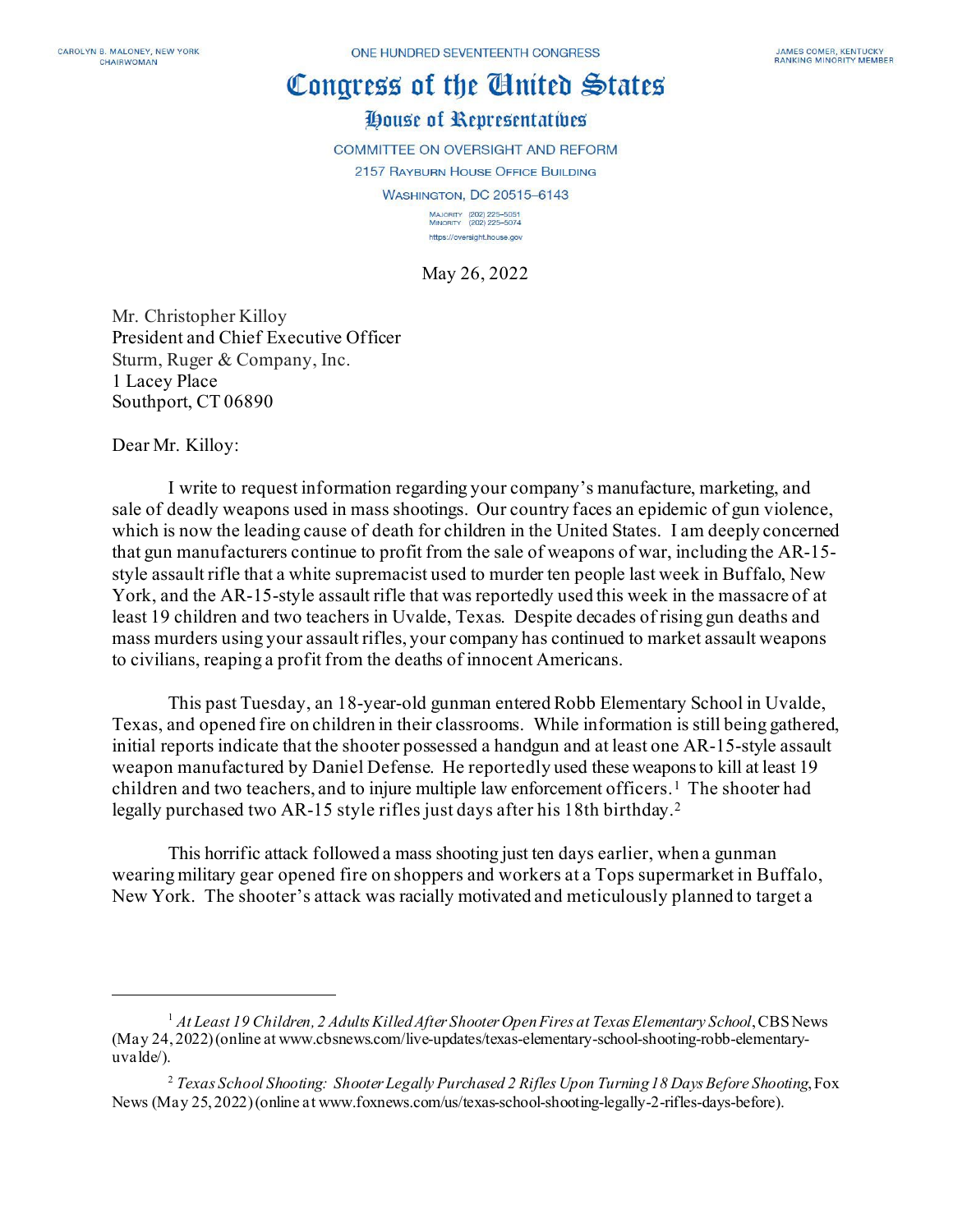predominately Black community. [3](#page-1-0) Using a Bushmaster XM-15, a semiautomatic rifle, the shooter murdered ten innocent people—including an armed security guard—and seriously wounded three others.[4](#page-1-1) 

The mass murders in Uvalde and Buffalo are just the latest examples of AR-15-style semiautomatic weapons being used to perpetrate mass shootings of innocent Americans. In fact, your company's own weapons of war have been repeatedly used to carry out horrific and deadly attacks. The 2021 mass shooting inside a grocery store in Boulder, Colorado, was carried out with a Ruger AR-556 pistol, a shortened version of an AR-15-style semiautomatic rifle. The gunman murdered ten people, including a local police officer.[5](#page-1-2) Similarly, a Ruger-made AR-15 style rifle was used to murder 26 people at a church in Sutherland Springs, Texas, on November 15, 2017. [6](#page-1-3)

Many other acts of violence, including homicides, have been carried out across the United States with weapons similar in nature to those you sell.[7](#page-1-4) The deadly impact of your products is by design. AR-15-style rifles, in particular, were created to inflict maximum casualties in the shortest amount of time. These rifles are so named because they are largely based on the AR-15, which was originally marketed by Colt to the military. [8](#page-1-5) Gun manufacturers have repeatedly emphasized the military characteristics of these firearmsin advertising to civilians. Bushmaster, for example, touted the XM-15 as having "[v]ersatility on the Range or During Patrol," advertising it with the slogan: "Bravery on Duty."<sup>[9](#page-1-6)</sup> Daniel Defense has marketed its products in a manner associating firearms and minors, posting a picture as recently as last week of a small child holding an AR-15-style weapon, with a caption quoting a biblical proverb to "Train up a child in the way he should go, and when he is old, he will not depart from it." That tweet has since been deleted.

<span id="page-1-2"></span><sup>5</sup> *Suspect Charged with 10 Counts of Murder in Boulder, Colo., Shooting*, New York Times (Mar. 23, 2021) (online at www.nytimes.com/live/2021/03/23/us/boulder-colorado-shooting).

<span id="page-1-3"></span><sup>6</sup> *Why the AR-15 Keeps Appearing at America's Deadliest Mass Shootings*, USAToday (Feb. 14, 2018) (online at www.usatoday.com/story/news/nation/2018/02/14/ar-15-mass-shootings/339519002/).

<span id="page-1-4"></span><sup>7</sup> *See, e.g.*, Violence Policy Center, *Large Capacity Ammunition*(May 23, 2022) (online at https://vpc.org/fact\_sht/VPCshootinglist.pdf); Everytown for Gun Safety,*Analysis of Recent Mass Shootings*(Aug. 2015) (online at www.issuelab.org/resources/22702/22702.pdf).

<span id="page-1-5"></span><sup>8</sup> *A Brief History of the AR-15*, National Public Radio (Feb. 28, 2018) (online at www.npr.org/2018/02/28/588861820/a-brief-history-of-the-ar-15); *Once Banned, Now Loved and Loathed: How the AR-15 Became "America's Rifle*,*"*New York Times (Mar. 3, 2018) (online at www.nytimes.com/2018/03/03/us/politics/ar-15-americas-rifle.html).

<span id="page-1-6"></span><sup>9</sup> Violence Policy Center, *The Militarized Marketing of Bushmaster Assault Rifles*(Apr. 2018) (online at https://vpc.org/wp-content/uploads/2018/04/Bushmaster2018.pdf).

<span id="page-1-0"></span><sup>3</sup> *Buffalo Supermarket Shooting: What Do We Know So Far?*, Associated Press (May 16, 2022) (online at https://apnews.com/article/buffalo-shooting-what-to-know-bcb5e0bd2aedb925d20440c2005ffef8).

<span id="page-1-1"></span><sup>4</sup> *Massacre Suspect Said He Modified Bushmaster Rifle to Hold More Ammunition*, Washington Post (May 15, 2022) (online at www.washingtonpost.com/investigations/2022/05/15/buffalo-shooting-gun-boughtbushmaster/); *How the 18-Year-Old Suspect Legally Obtained Guns Before the Buffalo Mass Shooting*, CNN (May 17, 2022) (online at www.cnn.com/2022/05/17/us/buffalo-mass-shooting-guns-suspect/index.html); *"All These Innocent Lives": These Were the Victims in the Buffalo Attack*, New York Times (May 15, 2022) (online at www.nytimes.com/2022/05/14/nyregion/victims-buffalo-shooting.html).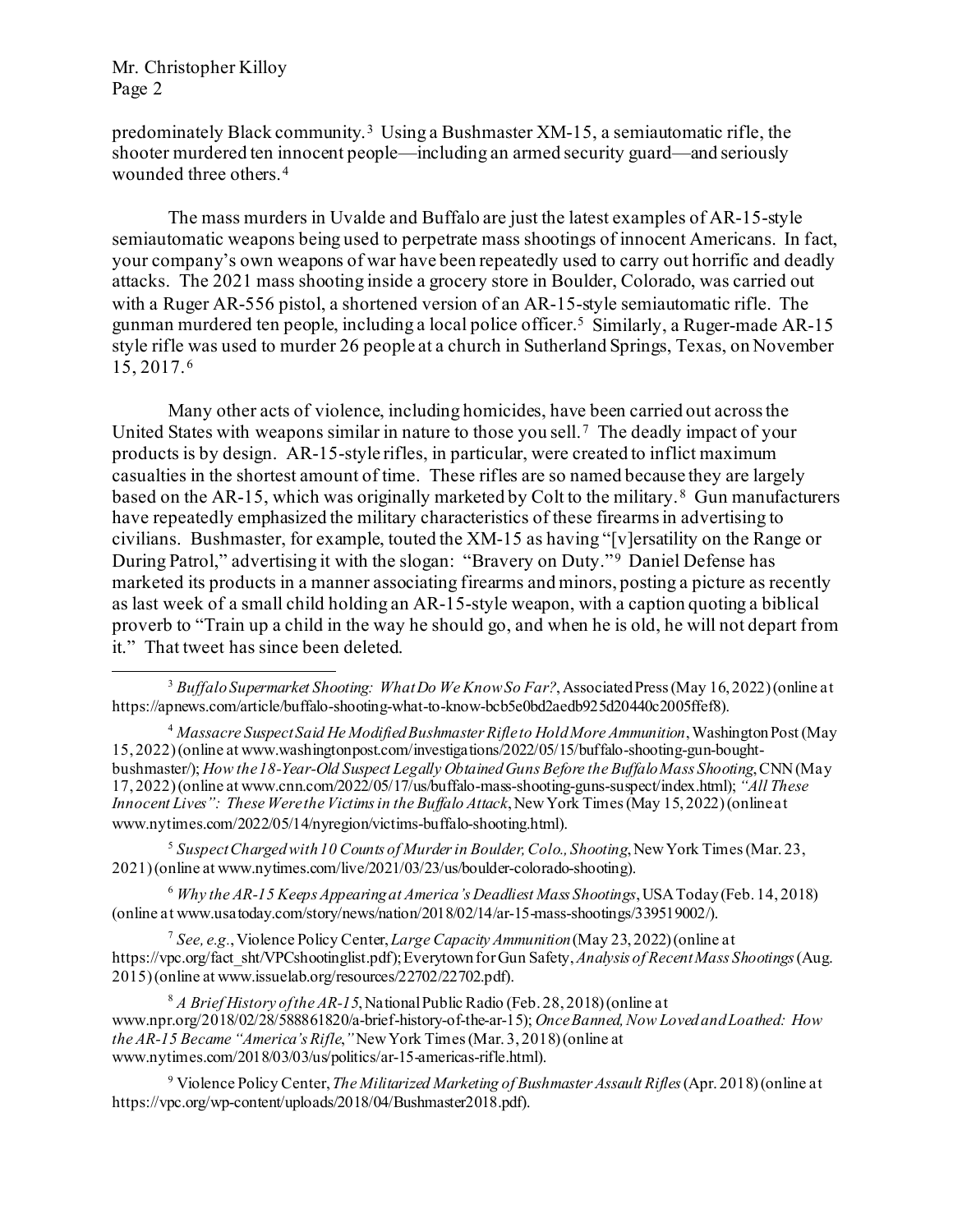Major businesses and retailers have acted in recognition of the deadly potential of assault weapons. Walmart has not sold the AR-15 and similar firearms in its stores since 2015.[10](#page-2-0) In 2019, following a mass shooting in El Paso that killed 23 people, Walmart stopped selling ammunition for assault-style weapons.[11](#page-2-1) Similarly, Dick's Sporting Goods announced in 2018 that it would stop selling assault-style firearms in its stores and locations, going so far as destroying \$5 million worth of assault weapons in its inventory.[12](#page-2-2) In 2018, Bank of America announced that it would stop lending money to gun manufacturers that make military-style firearms for civilian use, like the AR-15. [13](#page-2-3) Ending the sale, manufacture, and possession of assault rifles is also supported by the vast majority of Americans, and recognized by medical associations as essential to protect public health and welfare[.14](#page-2-4)

Despite strong public support for an assault-weapon ban in light of the horrific violence perpetrated with assault-style rifles, your company continues to manufacture large quantities of assault weapons and aggressively market them to the public. Guns have become the leading cause of death for children and teens in the United States.[15](#page-2-5) The Committee respects the rights of law-abiding Americans under the Second Amendment, but that does not excuse irresponsible corporate conduct that fuels deadly gun violence and endangers our children.

The Committee is investigating the sale and marketing of your company's AR-15-style semiautomatic rifles and similar firearms to inform legislative efforts to achieve common-sense gun safety reform to save Americans' lives.

www.washingtonpost.com/news/business/wp/2018/02/28/dicks-sporting-goods-ceo-says-company-will-no-longersell-assault-rifles-guns-to-people-under-21/); *Dick's Sporting Goods Destroyed \$5 Million Worth of Guns*, New York Times (Oct. 8, 2019) (online at www.nytimes.com/2019/10/08/business/dicks-sporting-goods-destroyingguns-rifles.html).

<span id="page-2-3"></span><sup>13</sup> *Bank of America to Stop Financing Makers of Military-Style Guns*, New York Times (Apr. 10, 2018) (online at www.nytimes.com/2018/04/10/business/bank-of-america-guns.html).

<span id="page-2-4"></span><sup>14</sup> Gallup, *In Depth: Topics A To Z, Guns*(online at https://news.gallup.com/poll/1645/guns.aspx) (accessed May 25, 2022); American Academy of Pediatrics, *Advocacy: Assault Weapons Bans*(online at www.aap.org/en/advocacy/state-advocacy/assault-weapons-bans/); American Medical Association, *Press Release: AMA Recommends New, Common-Sense Policies to Prevent Gun Violence* (Jun. 12, 2018) (online at www.amaassn.org/press-center/press-releases/ama-recommends-new-common-sense-policies-prevent-gun-violence)(accessed May 25, 2022).

<span id="page-2-0"></span><sup>10</sup> Walmart,*Walmart Statement on Firearms Policy* (Feb. 28, 2018) (online at https://corporate.walmart.com/newsroom/2018/02/28/walmart-statement-on-firearms-policy).

<span id="page-2-1"></span><sup>11</sup> *Walmart Halts Ammunition Sales for Assault-Style Rifles; Kroger Calls for Gun Safety*, Reuters (Sept. 3, 2019) (online at www.reuters.com/article/us-walmart-guns/walmart-halts-ammunition-sales-for-assault-style-rifleskroger-calls-for-gun-safety-idUSKCN1VO26X).

<span id="page-2-2"></span><sup>12</sup> *Dick's Sporting Goods CEO Says Company Will Stop Selling Assault-style Rifles, Set Under-21 Ban for Other Guns*, Washington Post (Feb. 28, 2018) (online at

<span id="page-2-5"></span><sup>15</sup> *In a First, Firearms Were the Leading Cause of Death for U.S. Children and Teens in 2020*, NBC News (Apr. 22, 2022) (online at www.nbcnews.com/health/health-news/guns-leading-cause-death-children-teensrcna25443).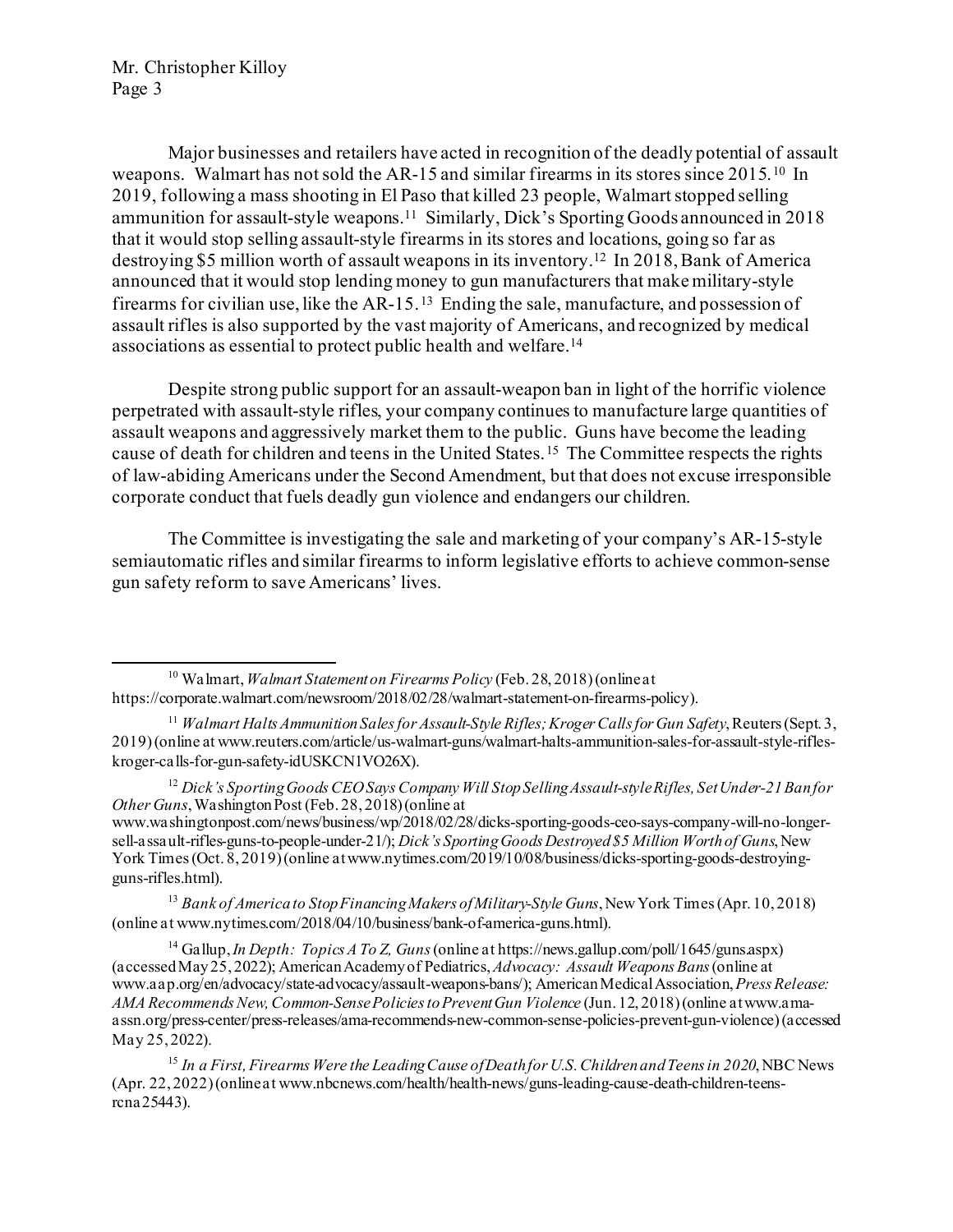To address this urgent public safety issue, the Committee is holding a hearing on June 8, 2022, to examine the root cause of gun violence and evaluate measures to prevent further loss of life from firearms. This is the first of multiple hearings the Committee intends to hold on this important issue. To inform our hearing, as well as legislative efforts to achieve common-sense gun safety reform to save Americans' lives, the Committee needs information and documents related to the manufacture, sale, and marketing of your company's AR-15-style semiautomatic rifles and similar firearms.

For these reasons, please provide written responses to the following questions by June 2, 2022. Your responses should cover your company and any parent company, subsidiary, or other affiliated entity:

- 1. What is your company's annual gross revenue and profit from sales of semiautomatic rifles based on the AR platform and similar variants ? Please provide this information from 2012 to 2022.
- 2. How many semiautomatic rifles based on the AR platform and similar variants have been sold by your company each year to distributors, retailers, consumers, and government agencies? Please provide this information broken down quarterly from 2012 to 2022.
- 3. How much does your company spend annually on advertising and marketing semiautomatic rifles based on the AR platform and similar variants? Please provide this information from 2012 to 2022.
- 4. How much does your company spend annually on lobbying federal and state governments, either directly or indirectly? Please provide this information from 2012 to 2022.
- 5. How much funding does your company provide to the National Rifle Association? Please provide this information from 2012 to 2022.
- 6. Does your company monitor or track deaths or injuries caused by semiautomatic rifles based on the AR platform and similar variants that you manufacture? If so, please provide the total number of deaths and injuries that have resulted from the use of such firearms from 2012 to 2022. Please also identify whether these deaths occurred by suicide, accident, or homicide.
- 7. Does your company monitor or track crimes attempted or carried out with semiautomatic rifles based on the AR platform and similar variants? If so, please provide the total number of crimes attempted or carried out with semiautomatic rifles based on the AR platform and similar variants from 2012 to 2022. Please also identify the type of crime, the location in which the crime occurred, and any other details tracked by your company.